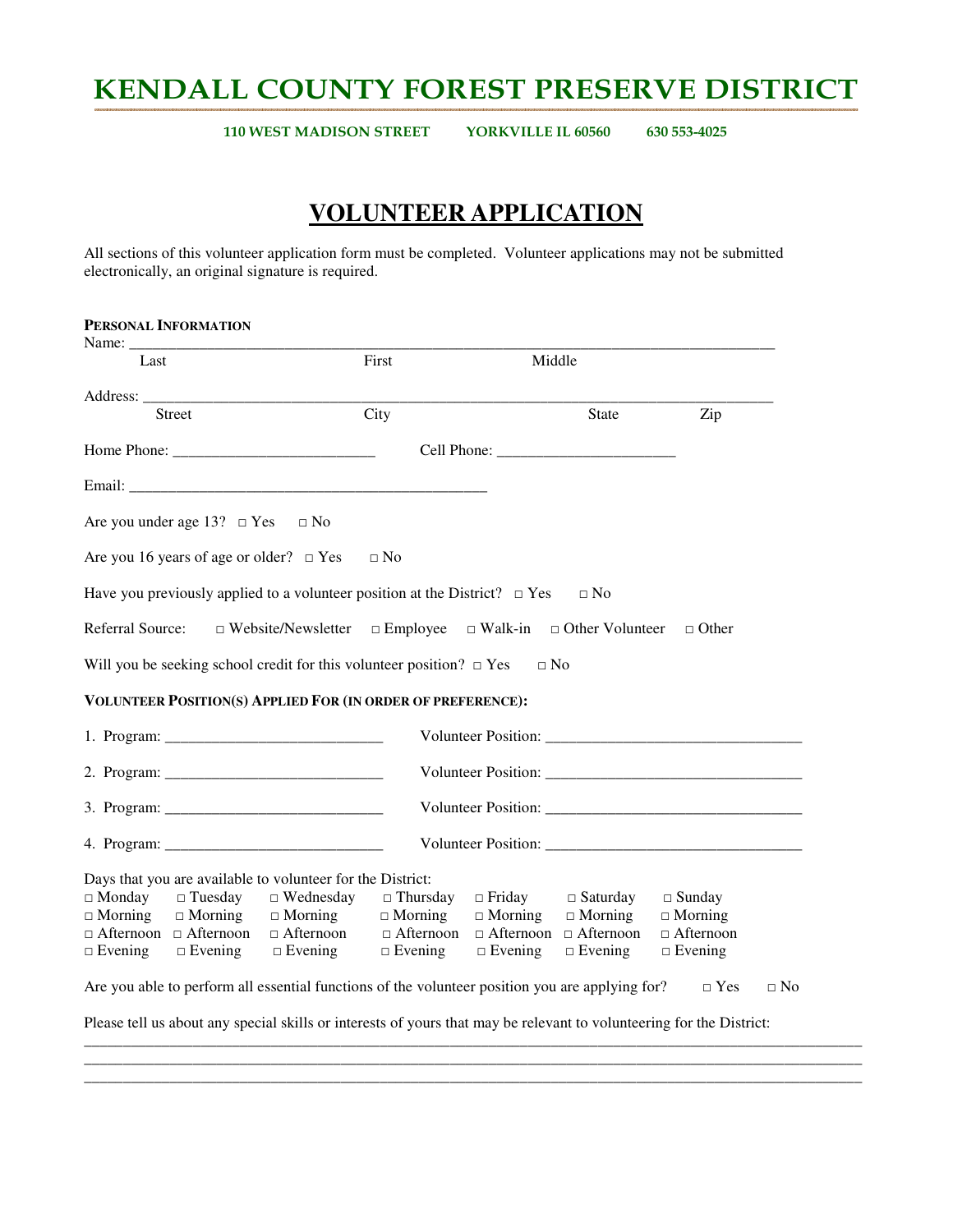### **EDUCATION INFORMATION**

| School                  | Name of School | Graduate             | Degree | Major/Area of Study |
|-------------------------|----------------|----------------------|--------|---------------------|
| High School             |                | $\Box$ Yes $\Box$ No |        |                     |
| Junior College          |                | $\Box$ Yes $\Box$ No |        |                     |
| College                 |                | $\Box$ Yes $\Box$ No |        |                     |
| Graduate School         |                | $\Box$ Yes $\Box$ No |        |                     |
| <b>Technical School</b> |                | $\Box$ Yes $\Box$ No |        |                     |

Please list any special training, skill, licenses, and certifications that you have that are relevant to the volunteer position(s) you are seeking: \_\_\_\_\_\_\_\_\_\_\_\_\_\_\_\_\_\_\_\_\_\_\_\_\_\_\_\_\_\_\_\_\_\_\_\_\_\_\_\_\_\_\_\_\_\_\_\_\_\_\_\_\_\_\_\_\_\_\_\_\_\_\_\_\_\_\_\_\_\_\_\_\_\_\_\_\_\_\_\_\_\_\_\_\_\_\_

 $\mathcal{L}_\text{max}$  and the contribution of the contribution of the contribution of the contribution of the contribution of the contribution of the contribution of the contribution of the contribution of the contribution of the

\_\_\_\_\_\_\_\_\_\_\_\_\_\_\_\_\_\_\_\_\_\_\_\_\_\_\_\_\_\_\_\_\_\_\_\_\_\_\_\_\_\_\_\_\_\_\_\_\_\_\_\_\_\_\_\_\_\_\_\_\_\_\_\_\_\_\_\_\_\_\_\_\_\_\_\_\_\_\_\_\_\_\_\_\_\_\_\_\_\_\_\_\_\_\_\_\_\_\_\_

#### **EMPLOYMENT**

Please list employers beginning with your present or most recent employment. Include US military service and experience that relates to the volunteer position(s) for which you are applying. Please indicate if you are a student or are retired.

| Name | City | State | Phone |
|------|------|-------|-------|
|      |      |       |       |
|      |      |       |       |
|      |      |       |       |
| Name | City | State | Phone |
|      |      |       |       |
|      |      |       |       |
| Name | City | State | Phone |
|      |      |       |       |
|      |      |       |       |
|      |      |       |       |
|      |      |       |       |
| Name | City | State | Phone |
|      |      |       |       |